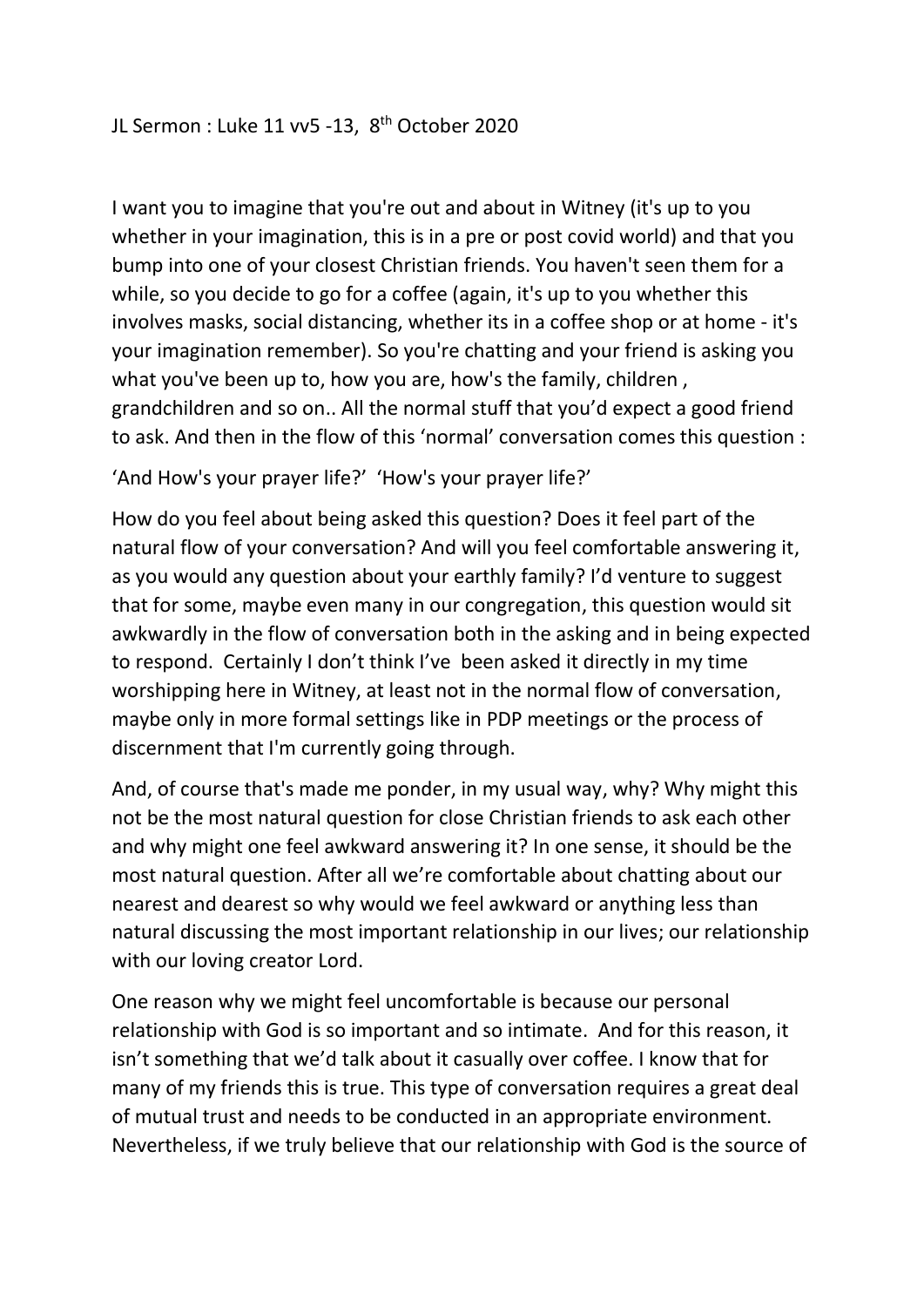'living water' in our lives, shouldn't we be more open to this type and stream of conversation with one another?

This may be a valid reason for any reticence over the 'how's your prayer life' question. Perhaps a less positive one maybe that we're concerned about effectiveness of our intercessions. In today's Gospel passage, Jesus appears to make it all sound so straightforward. Ask, seek, knock and it will be given, it will be found, answered. But what about those experiences of prayer when this doesn't appear to be the case? Maybe we're somewhat self-conscious, particularly if we are ordained or in a position of leadership within the church to confess that our prayers seemingly haven't been answered or that we're not the power houses of prayer that many expect us to be.

As I've got older I have begun to understand that God does indeed answer our prayers, but maybe not in the way that we expect or demand or nor in the timescales in which we want God to work. Over 20 years ago when I was still married with two young daughters but struggling with my sexuality I prayed earnestly and often that God would transform me and thus protect my beloved family. At the time it seemed that that prayer wasn't answered . I came out, left my wife and children and turned my back on God for nearly 20 years.

However looking back, I can now see that God was at work answering my prayers but not in the way that I had expected or even imagined. I may not have been transformed in terms of my sexual orientation (something that I now think God cares not one iota about) but 20 years on I believe that I have been transformed in terms of my understanding of the all enveloping depth and breadth of God's love, mercy, and compassion not only to me and tom all of us, but to the whole of God's creation. A much more fundamental transformation than I could ever have expected when I originally prayed that prayer.

In today's Gospel passage, Jesus encourages us:

- to persevere in prayer
- to be bold in approaching God with our requests and
- to trust that God will answer our prayers not just with good things (from an earthly perspective) but with the very best gift conceivable - that of our Lord, the Holy Spirit living within us.

We're often encouraged to be specific in our prayer requests to God. However the more I reflect on my prayer life, I have to acknowledge that God knows the